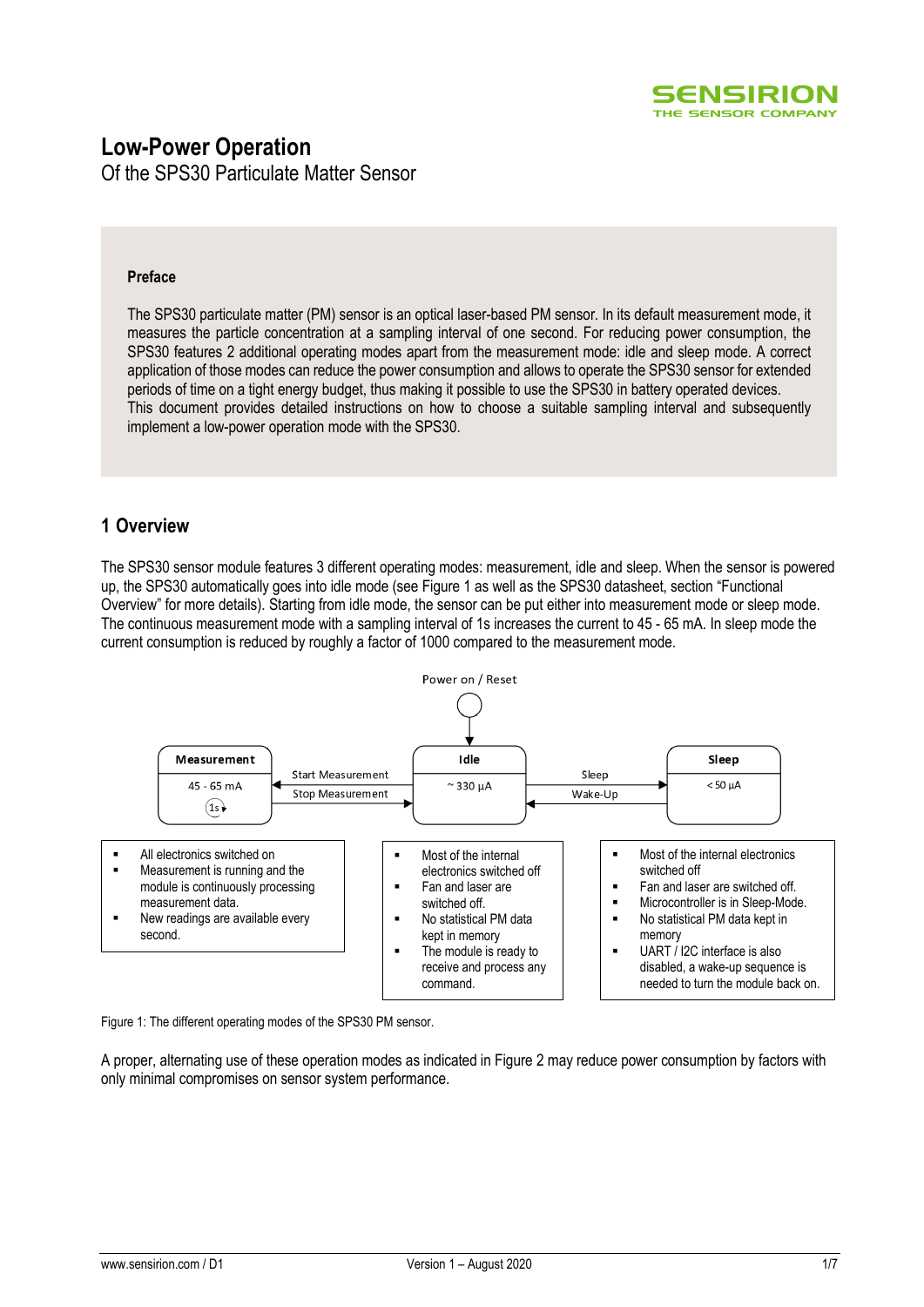

| wake-up +<br>start | meaurement mode (55 mA avg.)            |                            | stop<br>measurement | sleep mode |  |
|--------------------|-----------------------------------------|----------------------------|---------------------|------------|--|
| measurement        | fan startup $+$<br>accum, of statistics | stable measurement<br>data | + sleep             | (38 µA)    |  |

<span id="page-1-0"></span>Figure 2: Illustration of one complete cycle of low-power operation. The first phase in measurement mode is characterized by the fan starting up and the PM algorithm accumulating statistics. During this phase the measurement data of the SPS30 is not stable and shall not be used.

There are two main variables influencing the overall power consumption that need to be traded off with performance of the sensor system: the time spent in measurement mode, as well as the time spent in sleep mode between measurements.

#### **Time in measurement mode ↔ accuracy of measurement output**

#### **Time in sleep mode ↔ ability to detect short pollution events**

# **2 Optimizing the Time in Measurement Mode**

When the sensor is put into measurement mode from the idle state, the laser and fan are automatically turned on. Because of the inertia of the fan, it takes a few seconds until the fan reaches its target speed. This effect can also be observed in the sensor output during the first seconds. Due to the need for statistics, the time until a typical stable output value is reached is also depending on the concentration of particles in the sampled air. In lower concentrations the sensor needs more time than in higher concentrations.

## **2.1 Start-Up Time**

For a good compromise between accuracy and performance, it is recommended to operate the sensor for a minimum of 30s before using the measurement outputs.

Further optimization is possible by adapting the startup time to the actual measured concentration according to the typical start-up times given in section 1.1 Specification Overview of the SPS30 datasheet (typical start-up time). Please note that the typical start-up times are mean values, the actual start-up time can vary for different sensors and different aerosols. Considering these possible variations, it can generally be said that for high concentrations of >300 #/cm3, the measurement value is accurate enough after 16 seconds. Thus, the following example algorithm can be used to adapt the start-up time to the actual PM concentration:

- Measure after 16 seconds
	- o If number concentration >300 #/cm3  $\rightarrow$  measurement data OK to be processed
	- o If number concentration ≤300 #/cm3 → start-up not complete, measure again after 30 seconds
- Measure after 30 seconds  $\rightarrow$  measurement data OK to be processed

If, for the benefit of a further reduced power consumption, a lower accuracy of the sensor output can be accepted, it is possible to further reduce the start-up time, but it is not recommended to go below 8 seconds.

## **2.2 Averaging of Measurement Data**

After the start-up time, it is recommended to take several sensor output values and average those in order to obtain a stable measurement. A good starting point for best accuracy is to average the values of another 30 seconds of measurements after the start-up time, which results in a total time of 60 seconds in measurement mode. A shorter averaging period will save power but may result in a reduced repeatability of the measurement. Whether or not this is acceptable, needs to be decided based on the power and accuracy requirements of the application.

# **3 Optimizing the Time in Sleep Mode**

Choosing a suitable sampling interval highly depends on the environment and the use case. If the sensor is placed in an environment with quickly changing particle concentrations, it is recommended to either use the continuous mode or choose a short measurement interval of no longer than a few minutes.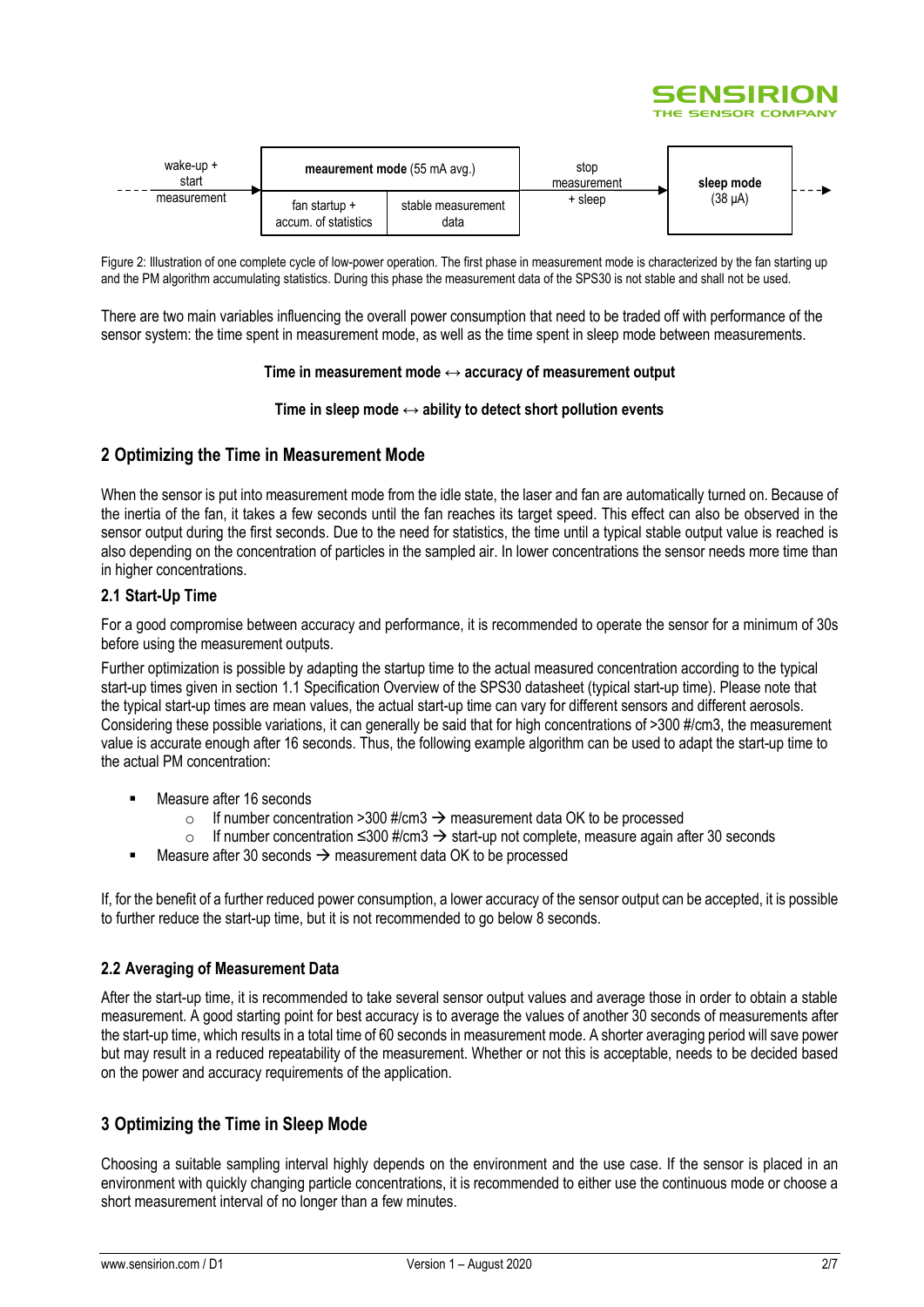

A typical example of a fast and slow event can be seen i[n Figure 3.](#page-2-0) The chosen sampling interval of 5 minutes is just enough to detect the first spike, whereas the sampling intervals of 15 minutes and 30 minutes completely miss the first spike. Only the second, slower event can also be detected with the chosen sampling intervals of 15 minutes and 30 minutes.



<span id="page-2-0"></span>Figure 3: Example of fast event and slow event with different sampling time intervals

Luckily, most real-world pollution events happen to only decline slowly over time. Therefore, an interval between different measurements of several minutes (>10 minutes) up to an hour can be sufficient for many applications. Based on our experience and field measurements, many events like cooking at home can be covered with a measurement interval of 15 minutes. An example of a possible implementation is shown in section [4.](#page-2-1)

# <span id="page-2-1"></span>**4 Implementation Example**

[Figure 4](#page-2-2) shows a typical indoor PM event. The blue curve shows the output of a continuously measuring sensor, whereas the orange curve shows the output of a pulsed sensor with a sampling window of one minute every 15 minutes. This field measurement shows a cooking event, which was started on the 24<sup>th</sup> April at 8 pm. As it can be seen, it takes almost 24 hours for the indoor PM2.5 value to reach the level prior to the cooking event.

Moreover, the typical startup behavior of the particulate matter sensor can be observed in the orange curves. As previously described, for best performance it is recommended to only use the sensor output values obtained after the start-up time of the sensor is complete.



<span id="page-2-2"></span>Figure 4: A typical indoor cooking event with fast increase and a slow decrease, measured in continuous measurement mode.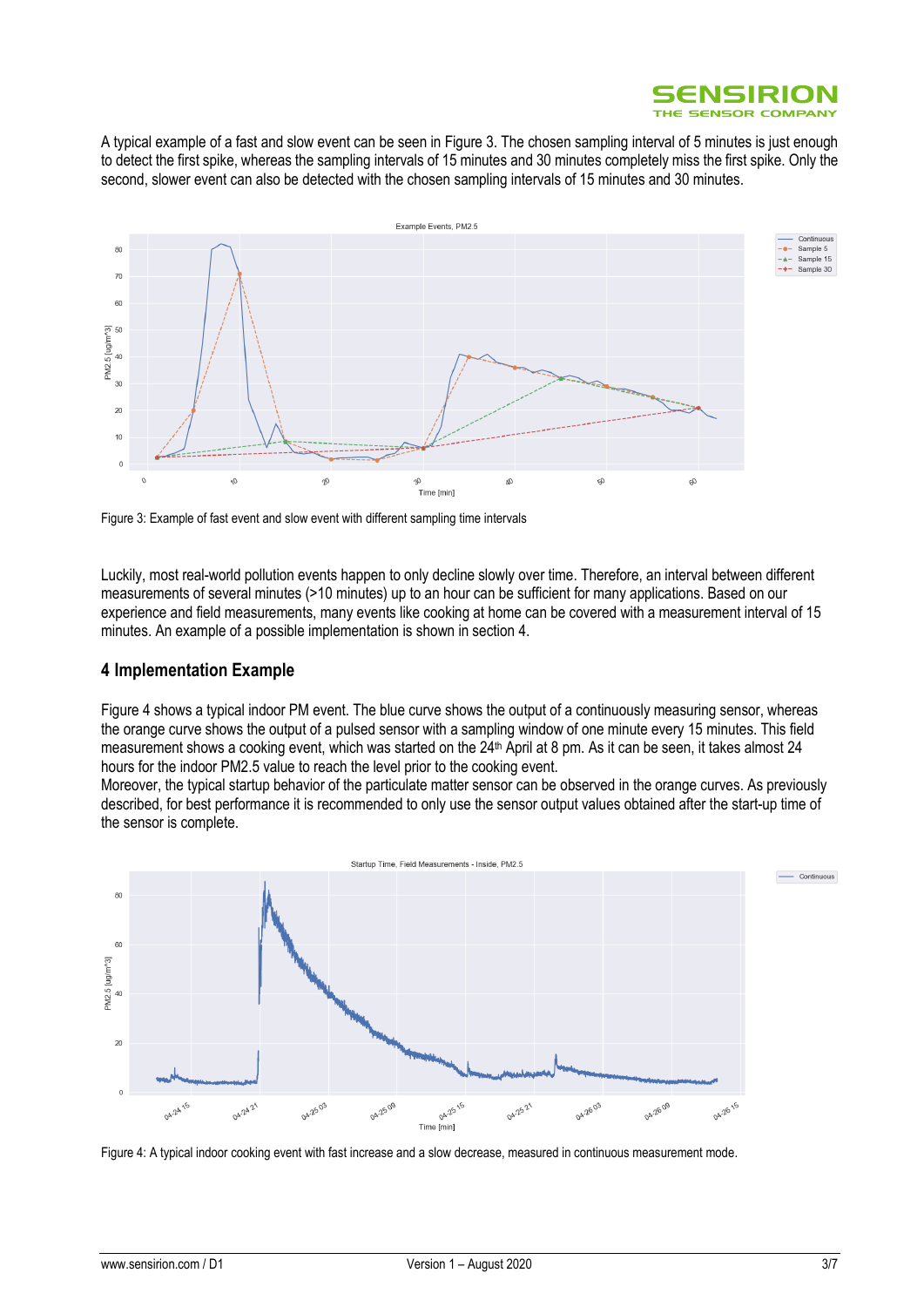

For the use case shown in this implantation example, it was chosen to wait for 30 seconds before averaging another 30 seconds of measurement data. [Figure 5](#page-3-0) shows a possible implementation of this procedure.

```
Pseudo code for low-power measurement with particulate matter sensor
sensor(wake_up)
sensor(start)
sleep(30)
count = 0PM2p5 = 0
for (count < 30):
    PM2p5 = PM2p5 + sensor(read_values.PM2p5)
   count = count + 1 sleep(1)
average_PM2p5 = PM2p5 / 30
print(average_PM2p5)
sensor(stop)
sensor(sleep)
```
#### <span id="page-3-0"></span>Figure 5: Typical Pseudo code for low-power application

The result of the algorithm above on the collected data can be seen in [Figure 6.](#page-3-1) The mean values (orange) are perfectly aligned with the continuous measurement signal of the other sensor.



<span id="page-3-1"></span>Figure 6: A typical indoor cooking event with fast increase and a slow decrease can be perfectly measured with the proposed implementation example. Blue curve: continuous measurement. Orange curve: 60 seconds measurement time represented by one data point as an average of the last 30 seconds, 15 minutes sleep time.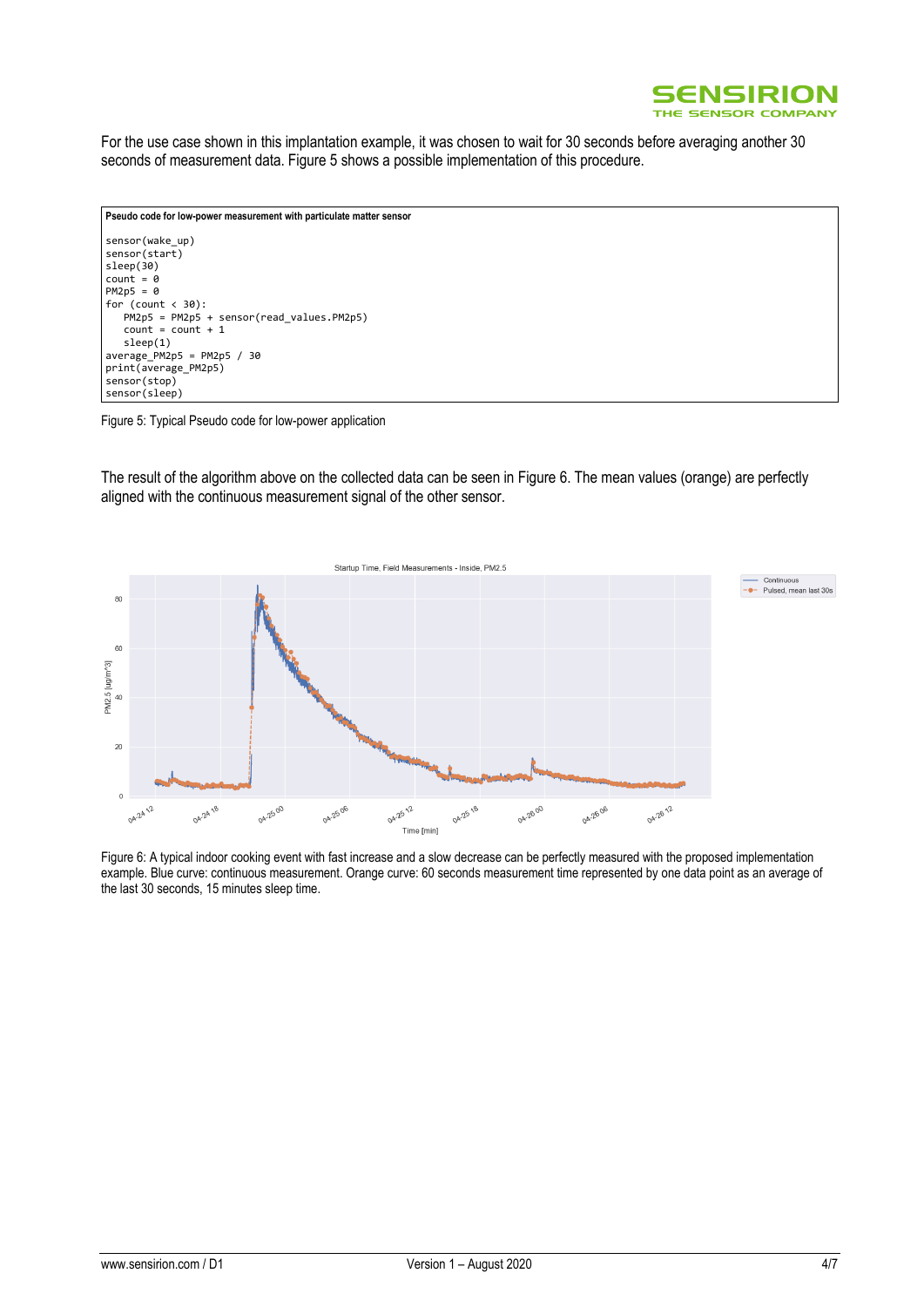

# **5 SPS30 Average Current Consumption**

As can be seen in [Figure 7,](#page-4-0) the power consumption can be dramatically reduced by proper selection of time spent in measurement mode and time spent in sleep mode. For the implementation example given in the previous section with 60 seconds measurement time and 15 minutes sleep time the **current consumption is reduced by a factor of 15** (avg. 3.5mA), as compared to continuous measurement (avg. 55mA). Depending on the application and the chosen measurement and sleep times, the power consumption can be even further reduced.



<span id="page-4-0"></span>Figure 7: Average current consumption for different times in measurement (30/60/90 seconds) mode and sleep mode (from 1 minute to 100 minutes). Please note the logarithmic scale of the x-axis.

Under the assumption that the SPS30 represents the main electrical load in the application, the implementation example with an average current of 3.5 mA allows to run the application on four AA batteries (assuming 2000 mAh capacity each) for a duration of 2000 mAh / 3.5 mA = 571 h = **3.4 weeks.**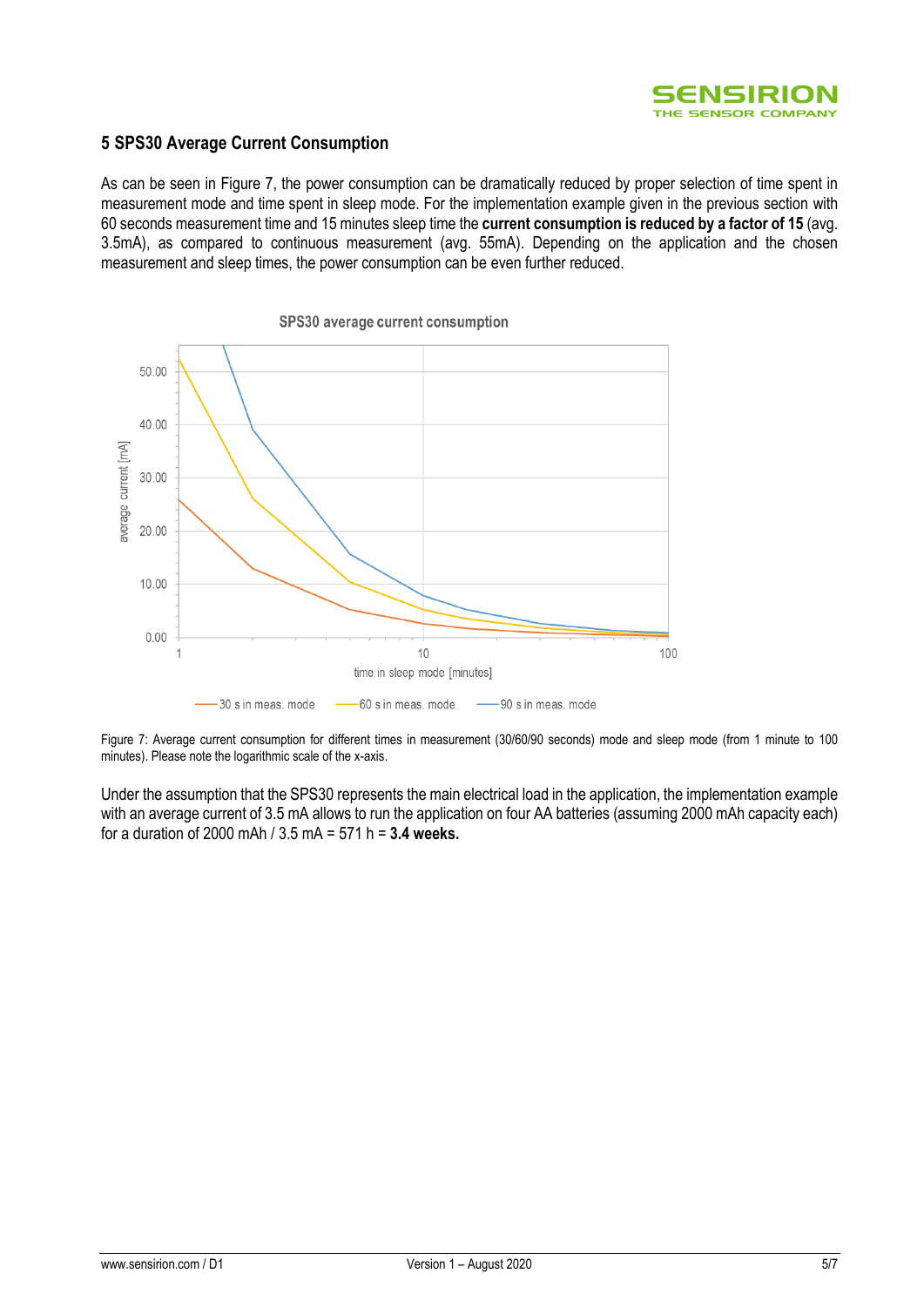

# **6 Revision History**

| Date            | Version | Page(s) | <b>Changes</b>  |
|-----------------|---------|---------|-----------------|
| 18. August 2020 |         | all     | Initial version |
|                 |         |         |                 |